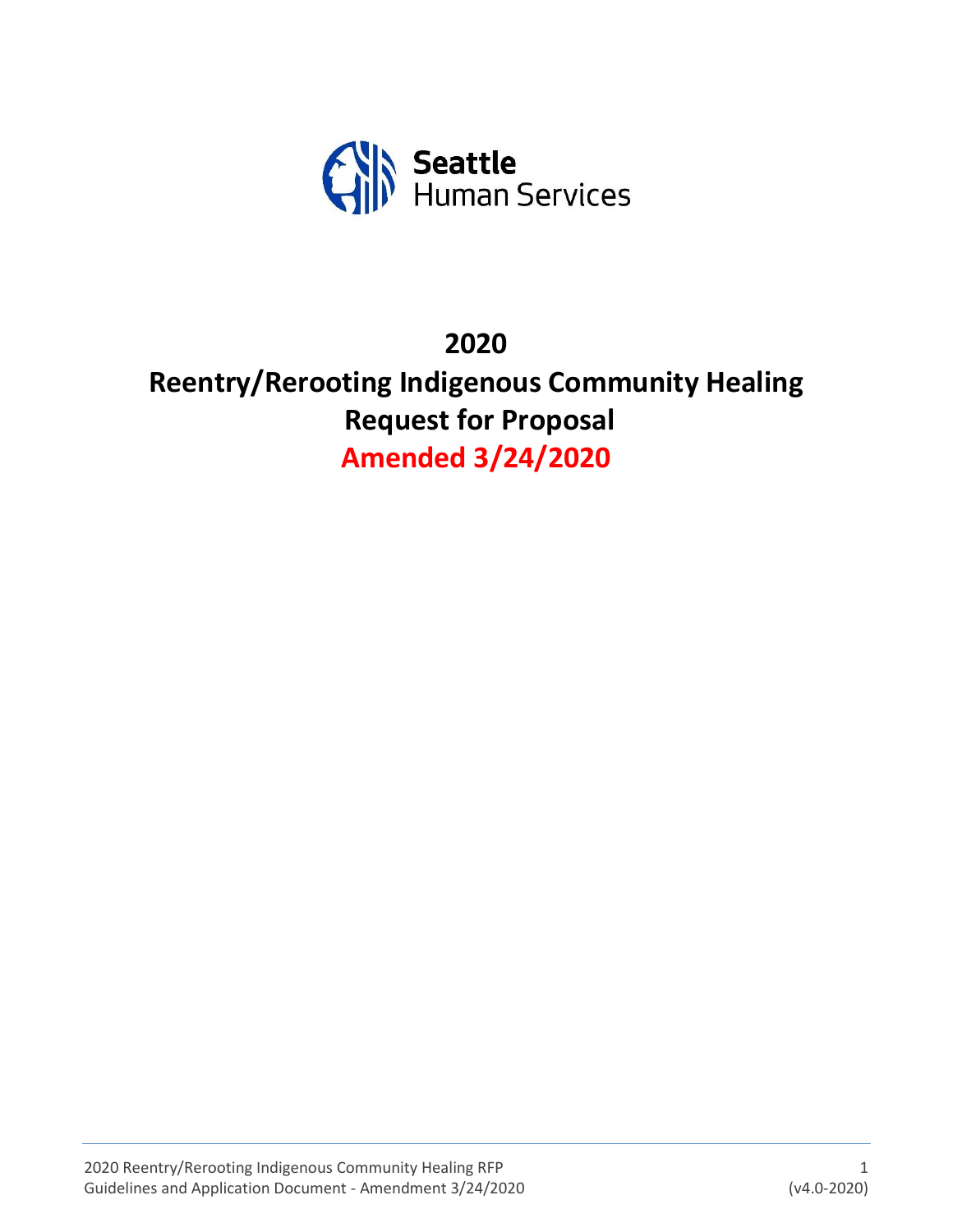#### **TABLE OF CONTENTS**

| <b>GUIDELINES</b> |                                                   | <b>PAGE NUMBER</b> |
|-------------------|---------------------------------------------------|--------------------|
|                   | Introduction                                      | $3 - 4$            |
| Ш.                | Timeline                                          |                    |
| III.              | Investment Area Background & Program Requirements |                    |
|                   | A. Overview of Investment Area                    |                    |
|                   | B. Service/Program Model                          |                    |
|                   | <b>Expected Service Components</b>                | 5-6                |
|                   | D. Expected Performance Commitments               | 6                  |
|                   | E. Priority Population and Focus Population       | 6                  |
|                   | Description of Key Staff and Staffing Level<br>F. | 6                  |
|                   |                                                   |                    |

| <b>APPLICATION (Instructions and Materials)</b> | <b>PAGE NUMBER</b>                             |           |
|-------------------------------------------------|------------------------------------------------|-----------|
|                                                 | Submission Instructions & Deadline             | $7-8$     |
| II.                                             | Proposal Narrative & Rating Criteria           | 8         |
|                                                 | A. Organizational/Coalition Overview           | 8         |
|                                                 | B. Race and Social Justice                     | 8         |
|                                                 | <b>Proposal Description</b>                    | 9         |
|                                                 | <b>Budget</b><br>D.                            | 9         |
| III.                                            | <b>Completed Application Requirements</b>      | $9 - 10$  |
| IV.                                             | List of Attachments & Related Materials        | 10        |
|                                                 | Attachment 1: Application Checklist            | $11 - 12$ |
|                                                 | Attachment 2: Application Cover Sheet          | $13 - 14$ |
|                                                 | Attachment 3: Proposed Program Budget          | $15 - 16$ |
|                                                 | Attachment 4: Proposed Personnel Detail Budget |           |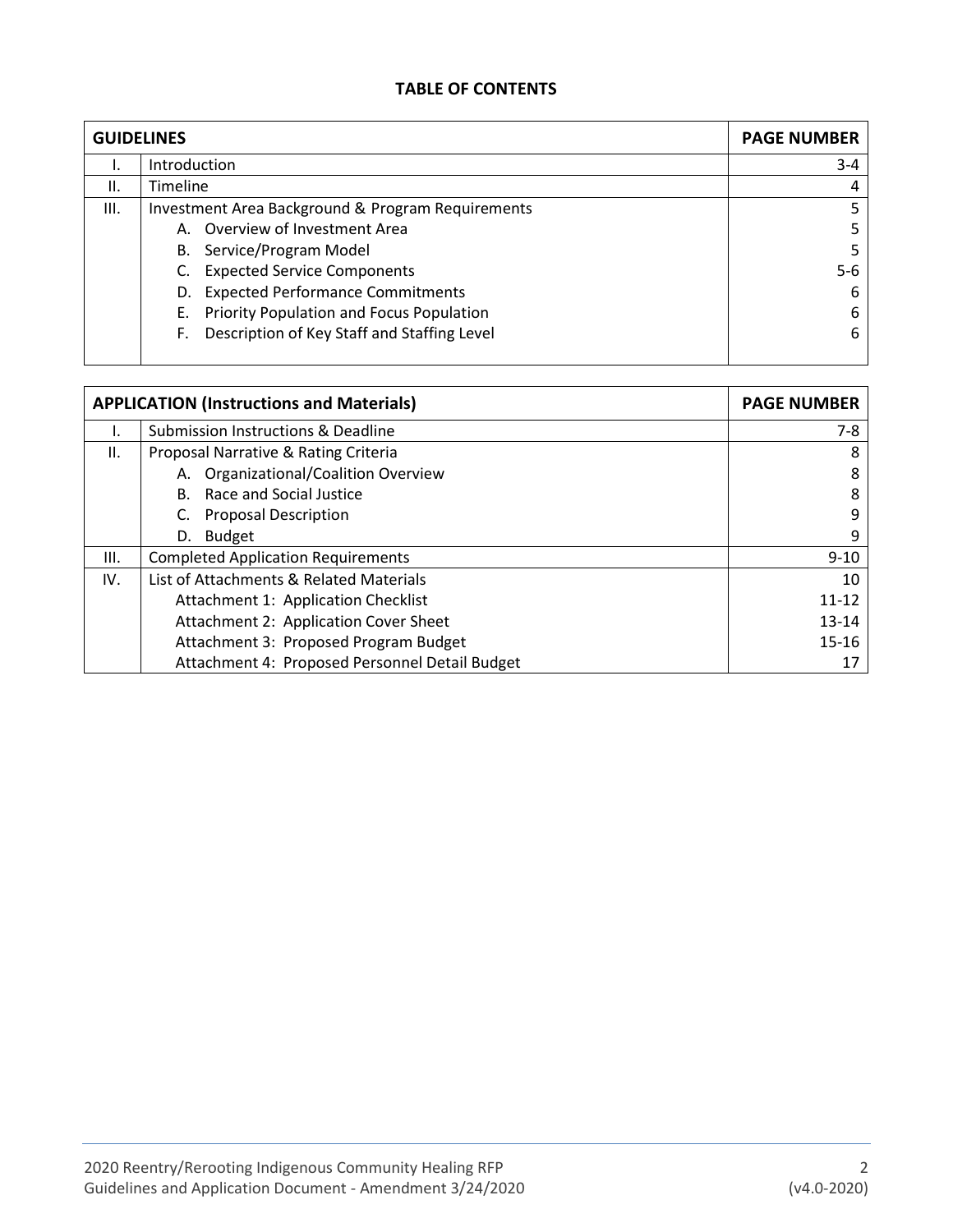

# **2020 Reentry/ Rerooting Indigenous Community Healing Request for Proposal**

# **GUIDELINES**

# **I. Introduction**

The Youth and Family Empowerment (YFE) Division of the City of Seattle Human Services Department (HSD) is seeking applications from organizations and coalitions interested in providing services to support Native/Indigenous people returning to their communities after incarceration. This RFP is open to any legally constituted entities that meet the standard [HSD Agency Minimum Eligibility Requirements](http://www.seattle.gov/humanservices/funding-and-reports/funding-opportunities) and any additional requirements outlined in Section IV of the Guidelines.

This funding opportunity was developed from the City of Seattle's Reentry Workgroup led by the Seattle Office for Civil Rights (OCR). OCR's vision is to liberate people in communities where systems of racism, oppression, and colonization historically held and/or continue to hold power and thrive. OCR's mission is to end structural racism and discrimination through accountable community relationships and anti-racist organizing, policy development, and civil rights enforcement. This request for proposal (RFP) process is a collaboration between OCR and HSD.

This RFP is focused on reentry investments through Native/Indigenous-led community healing practices. Native/Indigenous-led healing practices may include cultural, spiritual, and/or ceremonial activities such as drumming circles, sweat lodges, canoe journey, woodcarving, and other practices that focus on healing, building connection and trust, and providing a sense of community.

The City of Seattle's Reentry Workgroup's recommendation to prioritize this type of investment comes from an acknowledgment that "reentry work" must first address the harms caused by colonization, genocide, and systemic racism that predisposes Native/Indigenous communities to incarceration and the resulting harm from incarceration itself. The term "reentry" is used to describe assisting people returning from incarceration to "reenter" systems and institutions they were never part of in a meaningful and/or successful way previously. "Rerooting" refers to the process of connecting people back to their cultural roots and community. Since much of incarceration is about isolating people, a process of rerooting is necessary to ground people despite of the systemic barriers that still exist.

The Workgroup recommended connecting to community and supporting an individual's sense of belonging as necessary for healthy integration when returning from prison. Native/Indigenous-led community healing practices are approaches identified by the Workgroup that will best address these unique challenges faced by Native/Indigenous communities.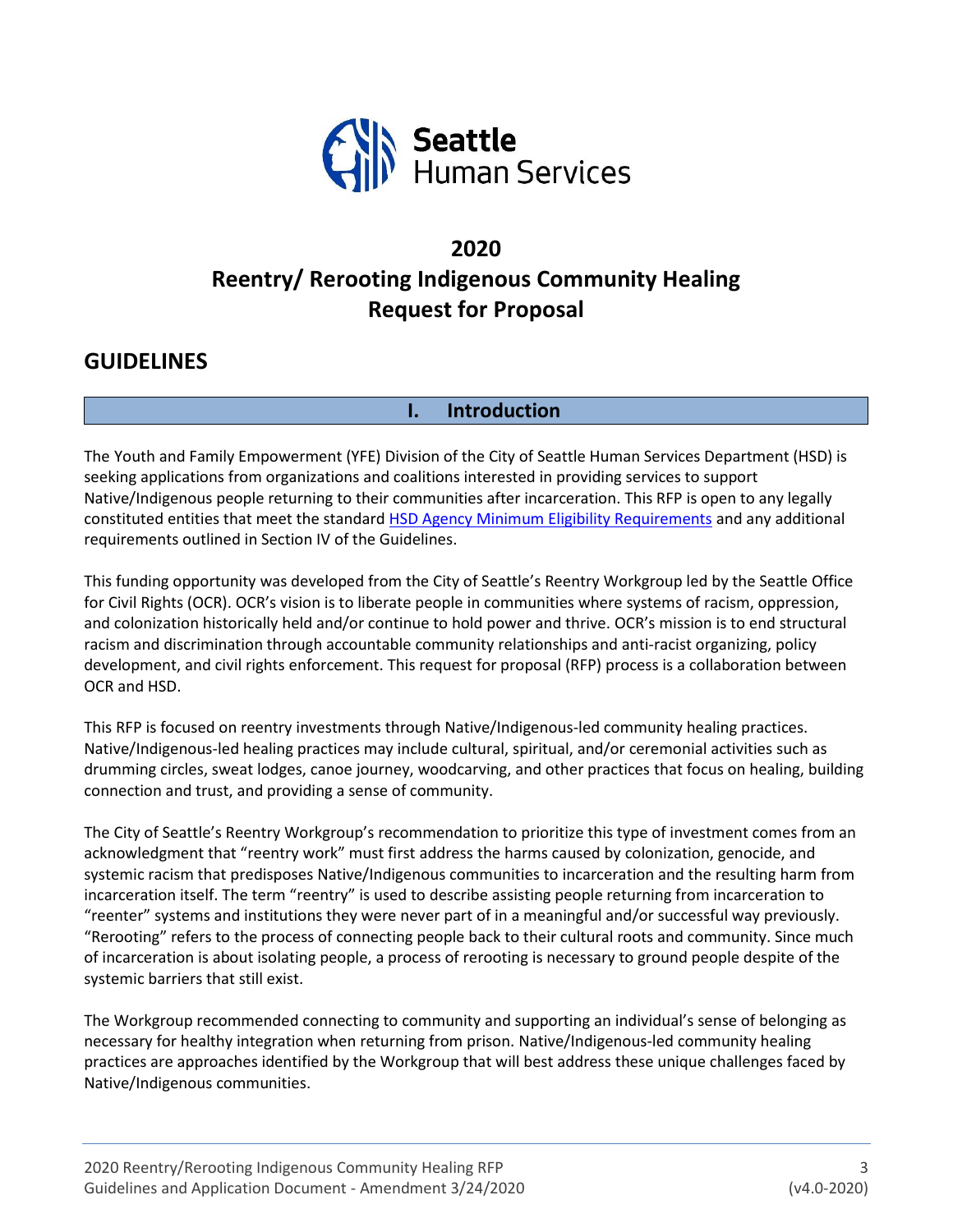All funded applicants will be required to participate in a learning cohort that will meet regularly. This cohort will:

- Develop partnerships and share resources to support community best and promising practices to address issues related to reentry/rerooting; and
- Identify lessons learned that will inform future investments around reentry/rerooting and the criminal legal system.

Approximately \$250,000 is available for 2.5 years in this RFP. In 2020 \$50,000 is available. The remaining \$200,000 will be available in subsequent years, up to December 31, 2022.

HSD intends to fund one to two proposals. Initial awards will be made for the period of July 1, 2020 through December 31, 2020. While it is the City's intention to follow the annual funding described above, continued funding will be contingent upon performance and funding availability.

All materials and updates to the RFP are available on HSD's [Funding Opportunities webpage.](http://www.seattle.gov/humanservices/funding-and-reports/funding-opportunities) HSD will not provide individual notice of changes. Applicants are responsible for regularly checking the web page for any updates, clarifications, or amendments.

If you have any questions about the Reentry/Rerooting Indigenous Community Healing RFP, please contact: Jules Posadas via email a[t Jules.Posadas@Seattle.gov](mailto:Jules.Posadas@Seattle.gov) or (206) 684-5296.

**II. Timeline**

| н.<br>mmenne                        |                                                    |  |  |  |
|-------------------------------------|----------------------------------------------------|--|--|--|
|                                     |                                                    |  |  |  |
| <b>Funding Opportunity Released</b> | Tuesday, March 10, 2020                            |  |  |  |
| Information Session #1 *            | Tuesday, March 17, 2020, 5:30pm-7pm                |  |  |  |
|                                     | <b>Join Skype Meeting</b>                          |  |  |  |
|                                     | Trouble Joining? Try Skype Web App                 |  |  |  |
|                                     | Or join by phone                                   |  |  |  |
|                                     | 206-386-1200; Conference ID# 47189784              |  |  |  |
|                                     |                                                    |  |  |  |
|                                     | Rainier Beach Community Center, Art Room           |  |  |  |
|                                     | 8825 Rainier Ave S.                                |  |  |  |
|                                     | Seattle, WA 98118                                  |  |  |  |
| Information Session #2 *            | <b>Join Skype Meeting</b>                          |  |  |  |
|                                     | Trouble Joining? Try Skype Web App                 |  |  |  |
|                                     | or join by phone                                   |  |  |  |
|                                     | 206-386-1200, Conference ID#11045895               |  |  |  |
|                                     |                                                    |  |  |  |
| Last Day to Submit Questions        | Tuesday, March 24, 2020 by 4:00 p.m.               |  |  |  |
|                                     | Tuesday, April 07, 2020 by 4:00 p.m.               |  |  |  |
| <b>Application Deadline</b>         | Tuesday, March 31, 2020 by 4:00 p.m.               |  |  |  |
|                                     | Tuesday, April 14, 2020 by 4:00 p.m.               |  |  |  |
| Interviews, as applicable           | Wednesday, April 8, 2020 - Thursday, April 9, 2020 |  |  |  |
|                                     | Monday, April 27, 2020 - Wednesday, April 29, 2020 |  |  |  |
| <b>Planned Award Notification</b>   | Thursday, May 14, 2020                             |  |  |  |
|                                     | Friday, May 29, 2020                               |  |  |  |
| <b>Contract Start Date</b>          | Wednesday, July 1, 2020                            |  |  |  |

\*Please contact the RFP coordinator for accommodation requests: Jules Posadas at Jules.Posadas@Seattle.gov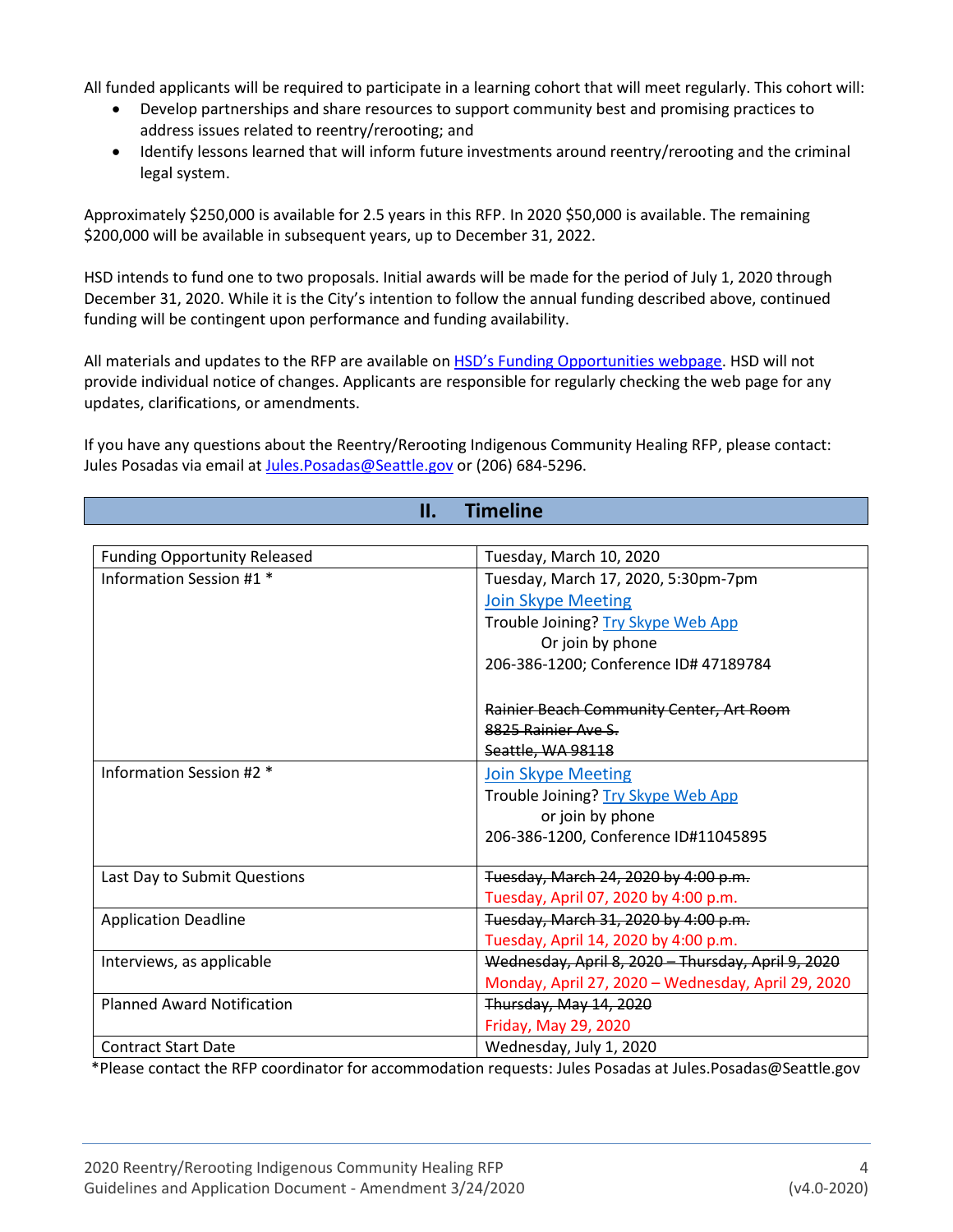HSD reserves the right to change any dates in the RFP timeline.

# **III. Investment Area Background & Program Requirements**

#### **A. Overview of Investment Area**

Native/Indigenous communities have their own distinct tribal and political identities, and they also experience oppression through systemic racism similar to Black communities and other communities of color.

Oppression and systemic racism lead to the disproportionate representation of Native/Indigenous individuals in the criminal legal system. Nationally, Indigenous individuals are incarcerated at a rate 38% higher than the average rate of incarceration.<sup>1</sup> In the City of Seattle Reentry Report, the jail population is racially disproportionate: Black individuals only comprise 7% of the King County population, but account for 36% of the King County jail population; Native/Indigenous peoples only comprise 1% of the King County population, but account for 2.7% of the King County jail population.<sup>2</sup> Reentry/rerooting back into community is a significant barrier for Native/Indigenous individuals. In Seattle, Native/Indigenous peoples are seven times more likely to experience homelessness, more than any other racial group.<sup>3</sup>

For all individuals returning from incarceration, being part of a strong and connected community provides accountability and supports one's ability to thrive. This RFP for Indigenous community healing seeks to address the disconnect and contradiction between our stated public policies regarding "reentry" and our laws, rules, and practices that prevent people from successfully transitioning back into the community. This RFP seeks to contribute to undoing the historical institutional barriers that have created disparate outcomes around social, political, economic, health, employment, and education for Native/Indigenous communities.

This RFP will fund organizations to support Native/Indigenous communities with reentry and rerooting and provide them with the resources to address the generational trauma they have experienced from incarceration and systemic racism. This investment focuses on funding Native/Indigenous-led, community-rooted solutions because Native/Indigenous peoples are best positioned to serve their own communities' needs through culturally-based means and healing practices.

#### **B. Service/Program Model**

- Invest in culturally-relevant, Native/Indigenous-led practices, including but not limited to, drumming circles, sweat lodges, canoe journey, woodcarving, and other practices that focus on community healing and community building; and
- Invest in serving Native/Indigenous peoples currently incarcerated, returning from incarceration, or living with a criminal history.

#### **C. Expected Service Components**

• Conduct culturally responsive healing practices for Native/Indigenous people who have lived experience of incarceration;

<sup>1</sup> Lawrence A. Greenfield and Steven K. Smith, U.S. Dep't of Justice, Office of Justice Programs, Bureau of Justice Statistics, American Indians and Crime, P. viii (Feb. 1999), available a[t https://bjs.gov/content/pub/pdf/aic.pdf](https://bjs.gov/content/pub/pdf/aic.pdf)

<sup>&</sup>lt;sup>2</sup> In October 2018 advocates from a collaborative group, Budget for Justice (BFJ), began organizing in community to influence the City in realigning its criminal legal system funding priorities. As a result of this and other organizing efforts, the City decided not to renew is jail contract in Snohomish County.

<sup>3</sup> Lawrence A. Greenfield and Steven K. Smith, ibid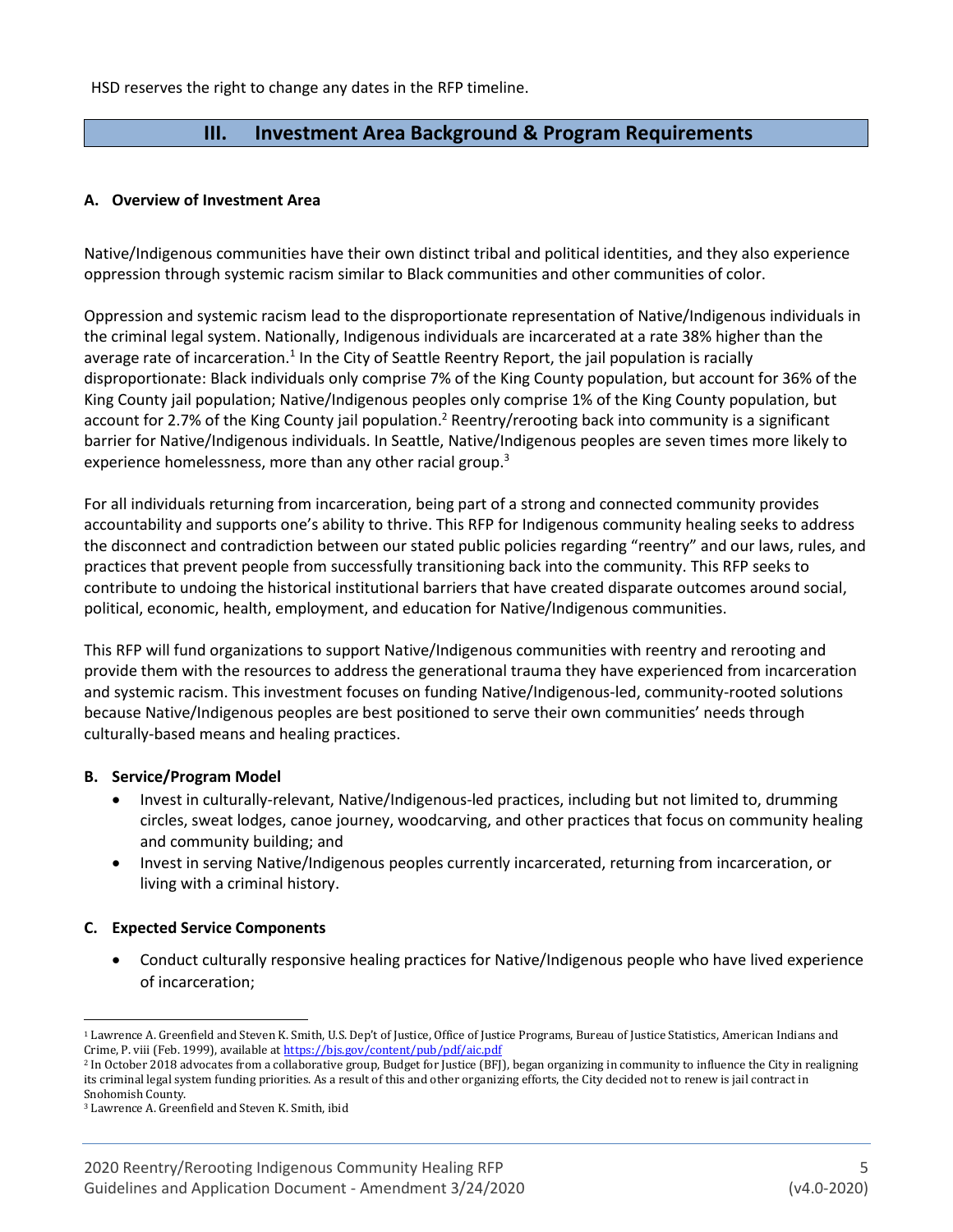- Sustain and build accountable relationships with individuals currently inside of prisons and jails;
- Work in collaboration with other organizations staffed/serving people of color supporting people who are incarcerated, returning from incarceration, and/or living with criminal history; and
- Participate in a learning cohort that will meet regularly. This cohort will:
	- a. Develop partnerships and share resources to support community best and promising practices to address issues related to reentry/rerooting.
	- b. Identify lessons learned that will inform future investments around reentry/rerooting and the criminal legal system.

#### **D. Expected Performance Commitments**

• Awardees will be required to develop tools to measure and report on "How many?" (quantity), "How well?" (quality), and "Is anyone better off?" in collaboration with city staff; and provide the respective data to their designated city staff person.

#### **E. Priority Population and Focus Population**

1. Priority populations are identified as a group (or groups) comprising a specific demographic (seniors, youth, families, etc.) or having a specific issue in common (homelessness, mental health, violence involved, etc.).

Priority populations for this investment opportunity include:

- Individuals returning from incarceration or living with criminal history and who currently or seek to live or work in the City of Seattle
- 2. Focus populations are identified as specific racial or ethnic groups within the priority population and with data showing the highest disparities in the investment area. Priority populations and focus populations for this funding are based on HSD's results-based accountability framework and ensure that the department's investments are dedicated to addressing disparities in the population.

Given the data provided, focus population(s) for this investment opportunity are:

• Native/Indigenous

Applicants should demonstrate an intention and plan to address the disparities associated with the focus and priority populations of Native/Indigenous peoples returning from incarceration or living with criminal history, and currently or seeking to live or work in the City of Seattle.

#### **F. Description of Key Staff and Staffing Level**

Staff at all levels of the applying organization or coalition should reflect the lived experiences of those with whom they will engage in their proposal, be culturally relevant and responsive, and show the ability to empower others to lead change. In addition, strong applicants will show:

- Led by people with lived experienced of incarceration;
- Strong connection to Native/Indigenous communities;
- Knowledge of Native/Indigenous healing practices and traditions;
- Commitment to building power in the community and/or supporting healing from the impact of oppression;
- Sustained accountable relationships with individuals currently inside of prisons and jails; and
- A commitment to work in collaboration with other organizations/coalitions led by communities of color.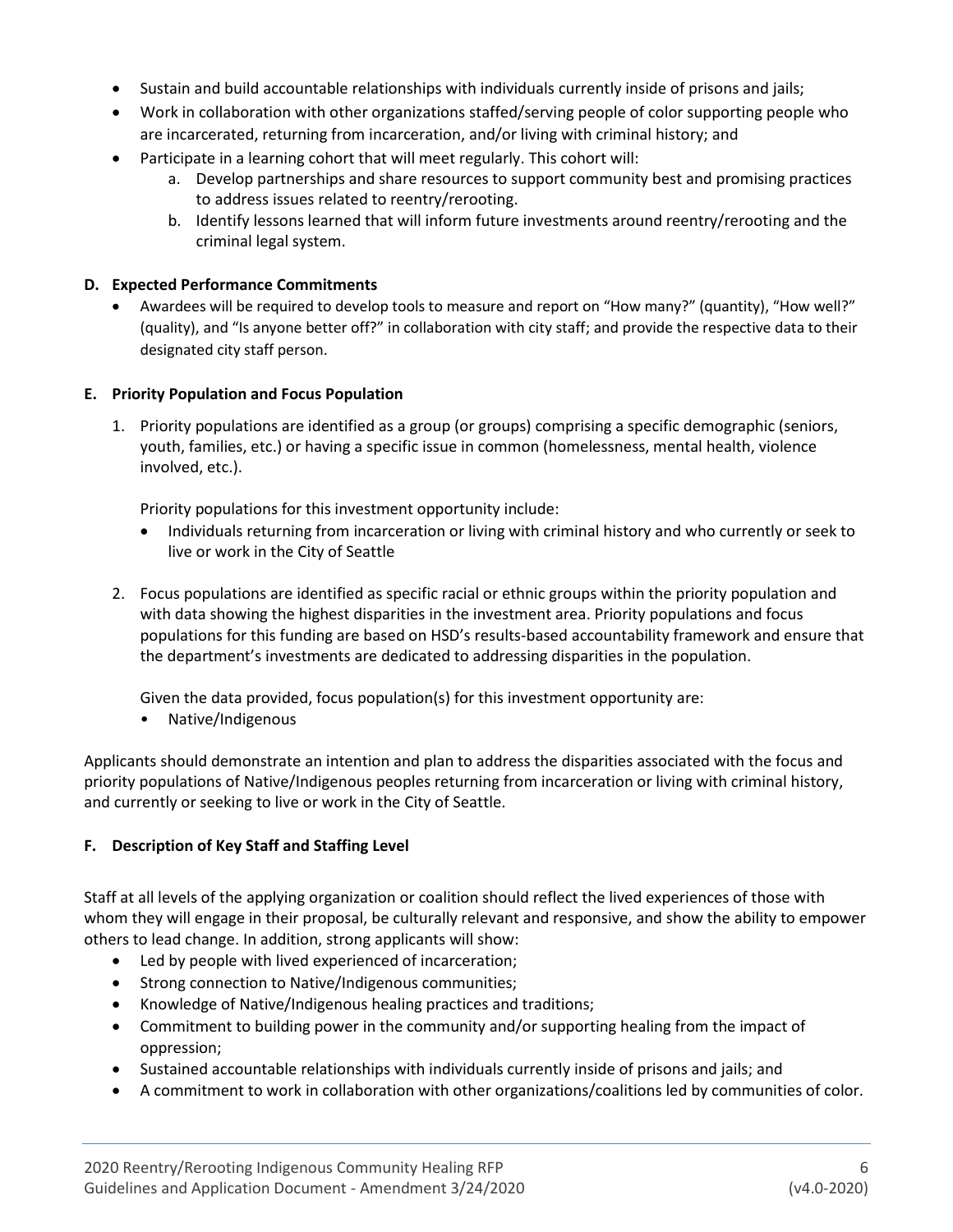

# **2020 Reentry/Rerooting Indigenous Community Healing Request for Proposals (RFP)**

# **APPLICATION Instructions and Materials**

This Application Instructions and Materials packet contains information and materials for respondents applying for the 2020 Reentry/Rerooting Indigenous Community Healing RFP. The RFP Guidelines is a separate document that provides an overview of the RFP program requirements. [HSD's Funding Opportunities webpage](http://www.seattle.gov/humanservices/funding-and-reports/funding-opportunities) provides additional information on agency eligibility; data collection and reporting; contracting; appeals; expectations for culturally responsive services; and the process for selecting successful applications.

**I. Submission Instructions & Deadline**

#### **Completed application packets are due by 4:00 p.m. on Tuesday, March 31, 2020. Tuesday, April 14, 2020.**

Application packets must be received in person, by mail, or electronic submission. No faxed or e-mailed proposals will be accepted. Proposals must be received, and date/time stamped by the 4:00 p.m. deadline on Tuesday, March 31, 2020 Tuesday, April 14, 2020.

*Late proposals or proposals that do not meet the minimum eligibility requirements outlined in this funding opportunity will not be accepted or reviewed for funding consideration.*

Applicants must make arrangements to ensure that applications are received by HSD by the deadline, regardless of the submission method selected. When using HSD's Online Submission System, it is advisable to upload application documents several hours prior to the deadline in case you encounter an issue with your internet connectivity which impacts your ability to upload documents. HSD is not responsible for ensuring that applications are received by the deadline.

- Electronic Submittal: Application packets may be submitted electronically via HSD's Online Submission System at [http://web6.seattle.gov/hsd/rfi/index.aspx.](http://web6.seattle.gov/hsd/rfi/index.aspx)
- Hand Delivery or US Mail: The application packet can be hand-delivered or mailed to:

Seattle Human Services Department RFP Response – Reentry/Rerooting Indigenous Community Healing Attn: Jules Posadas

*Delivery Address* 700 5<sup>th</sup> Ave., 58<sup>th</sup> Floor Seattle, WA 98104-5017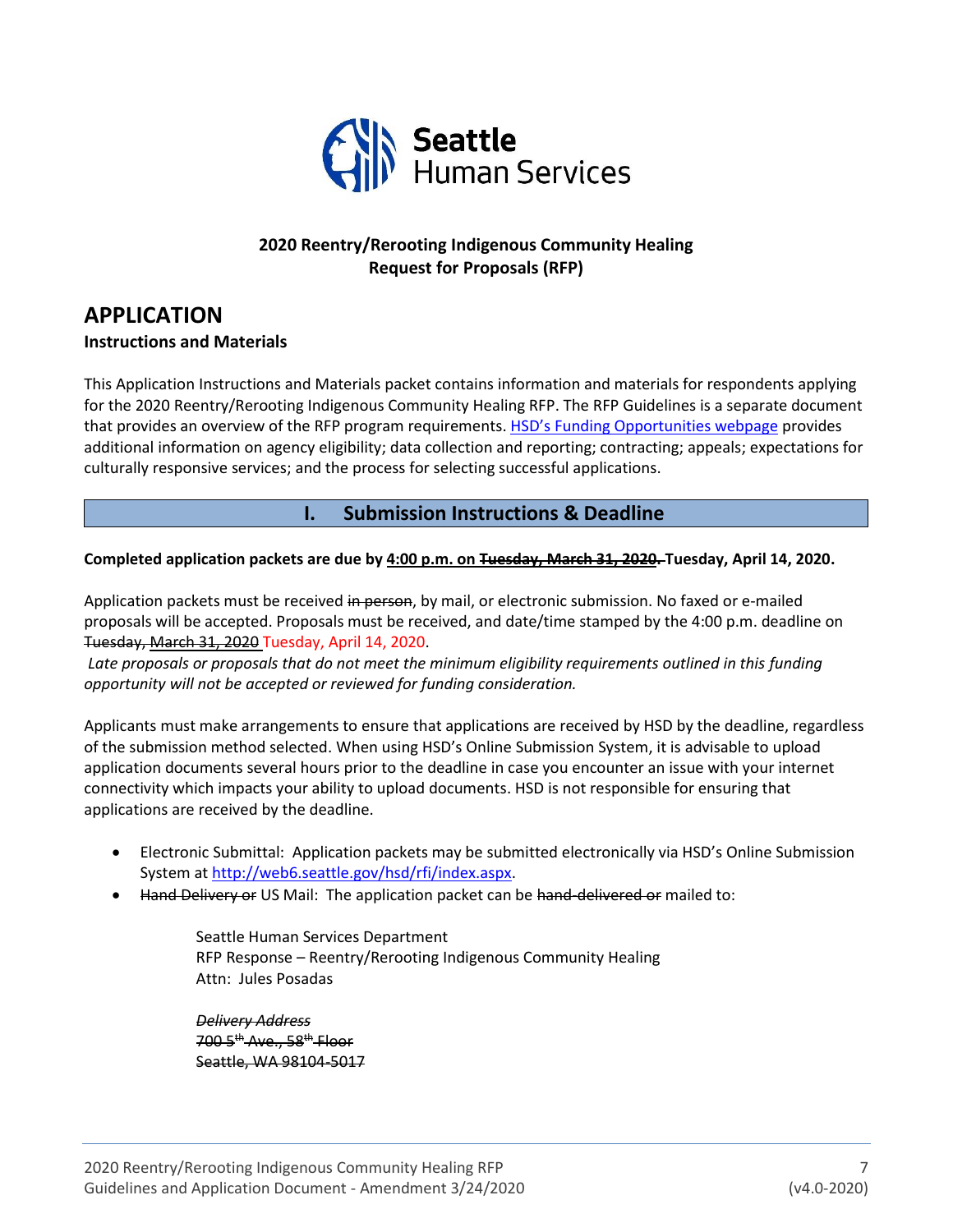*Mailing Address* P.O. Box 34215 Seattle, WA 98124-4215

# **II. Proposal Narrative & Rating Criteria**

The Reentry/Rerooting Indigenous Community Healing RFP proposal consists of the following sections and questions. Applicants should write a narrative response to sections  $A - C$ . Ensure that each response fully responds to the prompt.

The application narrative may not exceed a total of four  $(4)$  six  $(6)$  pages and should be typed or word processed on double-sided, letter-sized (8 ½ x 11-inch) sheets. Please use one-inch margins, single spacing, and minimum size 11-point font.

If your agency is proposing a new body of work, please attach a separate start-up timeline. This will not count towards the four (4) six (6) pages narrative limit.

#### **NARRATIVE QUESTIONS**

#### **A. ORGANIZATION/COALITION OVERVIEW** *(35 points)*

- 1. Describe your organization's mission, history, and major accomplishments and how it centers on Native/Indigenous communities.
- 2. What are the communities most directly impacted by the issues your organization addresses? How are those communities involved in the leadership of your organization, and how does your organization remain accountable to those communities?
- 3. Describe your organization's leadership body.

#### *Rating Criteria – A strong application meets all of the criteria listed below.*

- Effectively describes a mission, history, and major accomplishments centered on Native/Indigenous communities.
- Identifies Native/Indigenous peoples most directly impacted by mass incarceration and most involved in the organization/coalition leadership structure; and describes the ways the organization is accountable to those communities.
- Identifies Native/Indigenous and/or formerly incarcerated individuals in the leadership body.

#### **B. RACE AND SOCIAL JUSTICE** *(30 points)*

- 1. How does your organization work to rebuild communities and reclaim culturally-relevant Native/Indigenous practices to address the impact of colonization, genocide, and systemic racism?
- 2. How does the work described in this proposal connect to the criminalization of people's lives based on their Native/Indigenous identity along with other identities related to race, poverty, gender, or disability?
- 3. Describe the commitment by leadership, relevant staff, and volunteers to participate in a training regarding decolonizing strategies and dismantling oppressive systems.

#### *Rating Criteria – A strong application meets all of the criteria listed below.*

• Effectively describes ways the applicant focuses on culturally-relevant Native/Indigenous practices as a way of building community and building a stronger connection to culture for individuals currently incarcerated, returning from incarceration, or living with criminal history.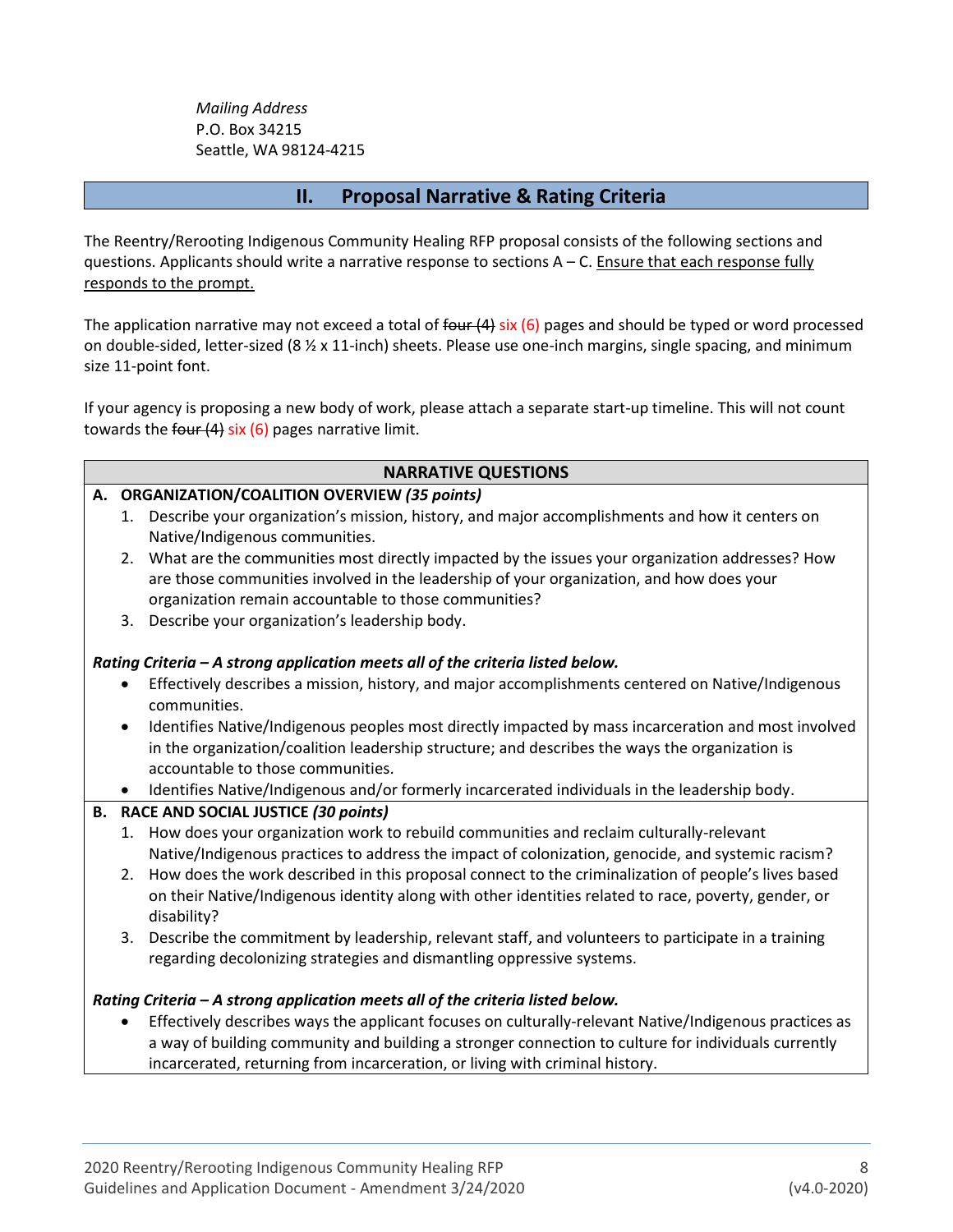|    | $\bullet$ | Effectively describes a connection between the proposed model and criminalization based on<br>Native/Indigenous identity, along with other identities related to race, poverty, gender, or disability. |
|----|-----------|--------------------------------------------------------------------------------------------------------------------------------------------------------------------------------------------------------|
|    |           | Expresses a commitment to register and participate in training within a year of the award start date.                                                                                                  |
|    | $\bullet$ |                                                                                                                                                                                                        |
| C. |           | <b>PROPOSAL DESCRIPTION (25 points)</b>                                                                                                                                                                |
|    | 1.        | What is your overall agency or program goals, objectives, and strategies for this upcoming year?                                                                                                       |
|    | 2.        | How will you sustain accountable relationships with Native/Indigenous individuals currently inside of<br>prison and jails and/or living with criminal history?                                         |
|    | 3.        | How does your work build power in Native/Indigenous communities and support healing from the                                                                                                           |
|    |           | legacy of oppression and systemic racism?                                                                                                                                                              |
|    | 4.        | Briefly describe the key people and any collaborative partnerships that will provide the work of the                                                                                                   |
|    |           | proposal.                                                                                                                                                                                              |
|    |           |                                                                                                                                                                                                        |
|    |           | Rating Criteria - A strong application meets all of the criteria listed below.                                                                                                                         |
|    | $\bullet$ | Identifies the overall agency or program goals, objectives, and strategies that focus on culturally-                                                                                                   |
|    |           | relevant Native/Indigenous practices and serving Native/Indigenous peoples currently incarcerated,                                                                                                     |
|    |           | returning from incarceration, or living with criminal history.                                                                                                                                         |
|    | $\bullet$ | Effectively describes ways the applicant sustains accountable relationships with Native/Indigenous                                                                                                     |
|    |           | individuals currently inside of prison and jails and/or living with criminal history.                                                                                                                  |
|    | $\bullet$ | Effectively describe ways the applicant will build power and support healing for Native/Indigenous                                                                                                     |
|    |           | peoples.                                                                                                                                                                                               |
|    | $\bullet$ | Key people and collaborative partnerships have lived experience of incarceration; strong connection                                                                                                    |
|    |           | to Native/Indigenous communities; and knowledge of Native/Indigenous healing practices and                                                                                                             |
|    |           | traditions.                                                                                                                                                                                            |
|    |           |                                                                                                                                                                                                        |
|    |           | D. BUDGET (10 points)                                                                                                                                                                                  |
|    |           | 1. Please describe how your proposal will be implemented within the grant period and complete:                                                                                                         |
|    |           | Attachment 3 (Proposed Program Budget)<br>$\bullet$                                                                                                                                                    |
|    |           | Attachment 4 (Proposed Personnel Budget)<br>$\bullet$                                                                                                                                                  |
|    |           |                                                                                                                                                                                                        |
|    |           | Rating Criteria - A strong application meets all of the criteria listed below.                                                                                                                         |
|    |           | The budget is specific and reasonable, and all items strongly align with the proposal.                                                                                                                 |
|    |           |                                                                                                                                                                                                        |

**Total = 100 points**

# **III. Completed Application Requirements**

#### **AT APPLICATION SUBMITTAL**

To be considered complete, your application packet must include all of the following items or the application may be deemed incomplete and may not be rated:

- 1. A completed and signed Application Cover Sheet (Attachment 2).
- 2. A completed Narrative response (see Sections I & II for instructions).
- 3. A completed Proposed Program Budget (Attachment 3).
- 4. A completed Proposed Personnel Detail Budget (Attachment 4).
- 5. Roster of your agency's current Board of Directors. If your organization does not have a Board of Directors, please submit a roster of your comparable management or leadership team individuals.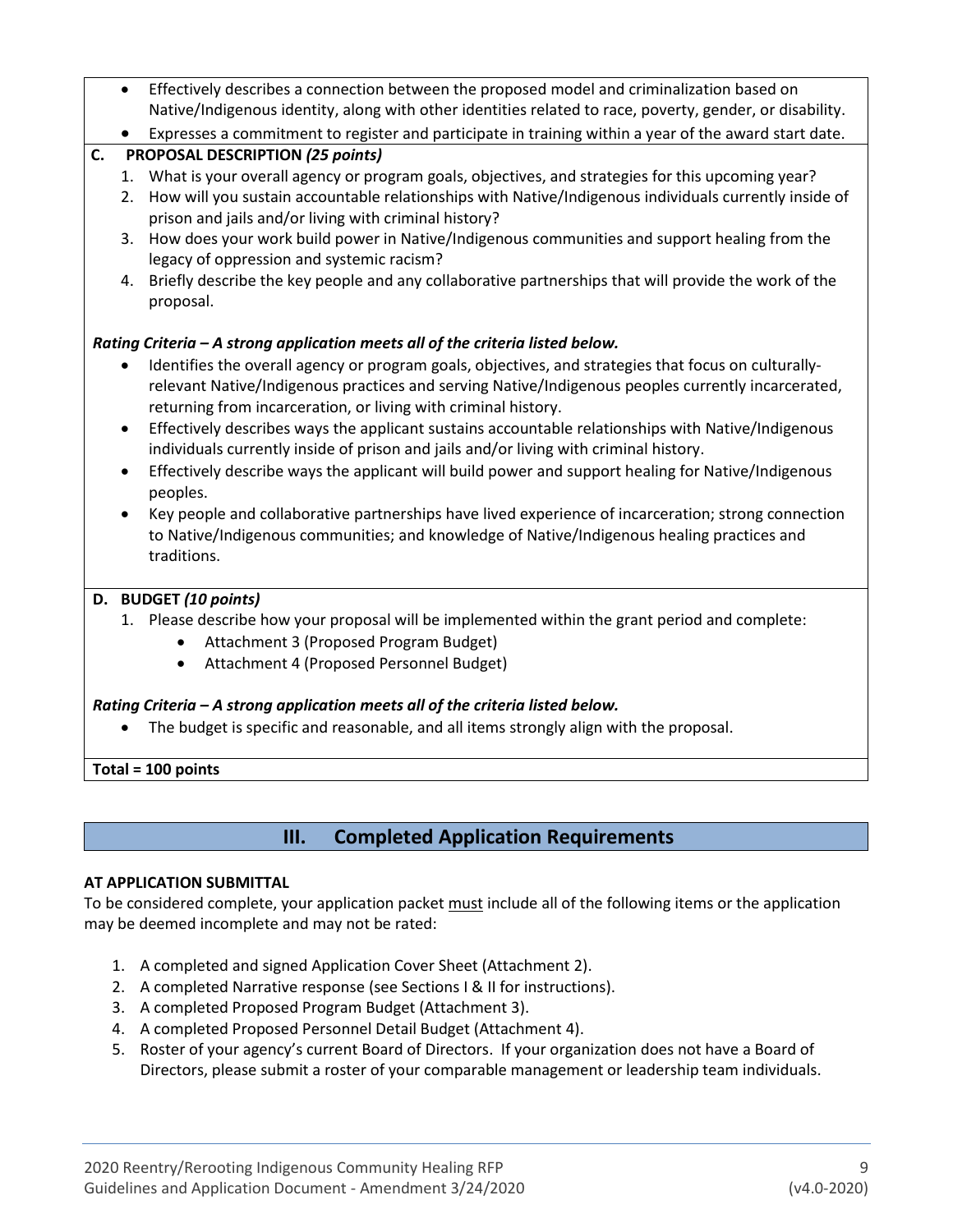Rosters should include first and last names, and any Board or leadership team title and/or role they hold (e.g. Treasurer, Chair, etc.)

- 6. Minutes from your agency's last three Board of Directors meetings. If you do not have Board of Directors meetings, please include comparable management or leadership team meeting minutes that demonstrate the overall fiscal health, stability, and solvency of your agency.
- 7. Current verification of nonprofit status or evidence of incorporation or status as a legal entity. Your agency must have a federal tax identification number/employer identification number.
- 8. If your agency has an approved indirect rate, a copy of proof that the rate is approved by an appropriate federal agency or another entity.
- 9. If your agency is proposing new body of work please attached a separate start-up timeline.

# **AFTER MINIMUM ELIGIBILITY SCREENING AND DETERMINATION OF A COMPLETED APPLICATION**

If HSD does not already have them on file, any or all of the following documents may be requested after applications have been determined eligible for review and rating. Agencies have four (4) business days from the date of written request to provide requested documents to the RFP coordinator:

- 1. A copy of the agency's current fiscal year's financial statements reports, consisting of the Balance Sheet, Income Statement and Statement of Cash Flows, certified by the agency's CFO, Finance Officer, or Board Treasurer.
- 2. A copy of the agency's most recent audit report.
- 3. A copy of the agency's most recent fiscal year-ending Form 990 report.
- 4. A current certificate of commercial liability insurance. Note: if selected to receive funding, the agency's insurance must conform to MASA requirements at the start of the contract.

# **IV. List of Attachments & Related Materials**

- Attachment 1: Application Checklist
- Attachment 2: Application Cover Sheet
- Attachment 3: Proposed Program Budget
- Attachment 4: Proposed Personnel Detail Budget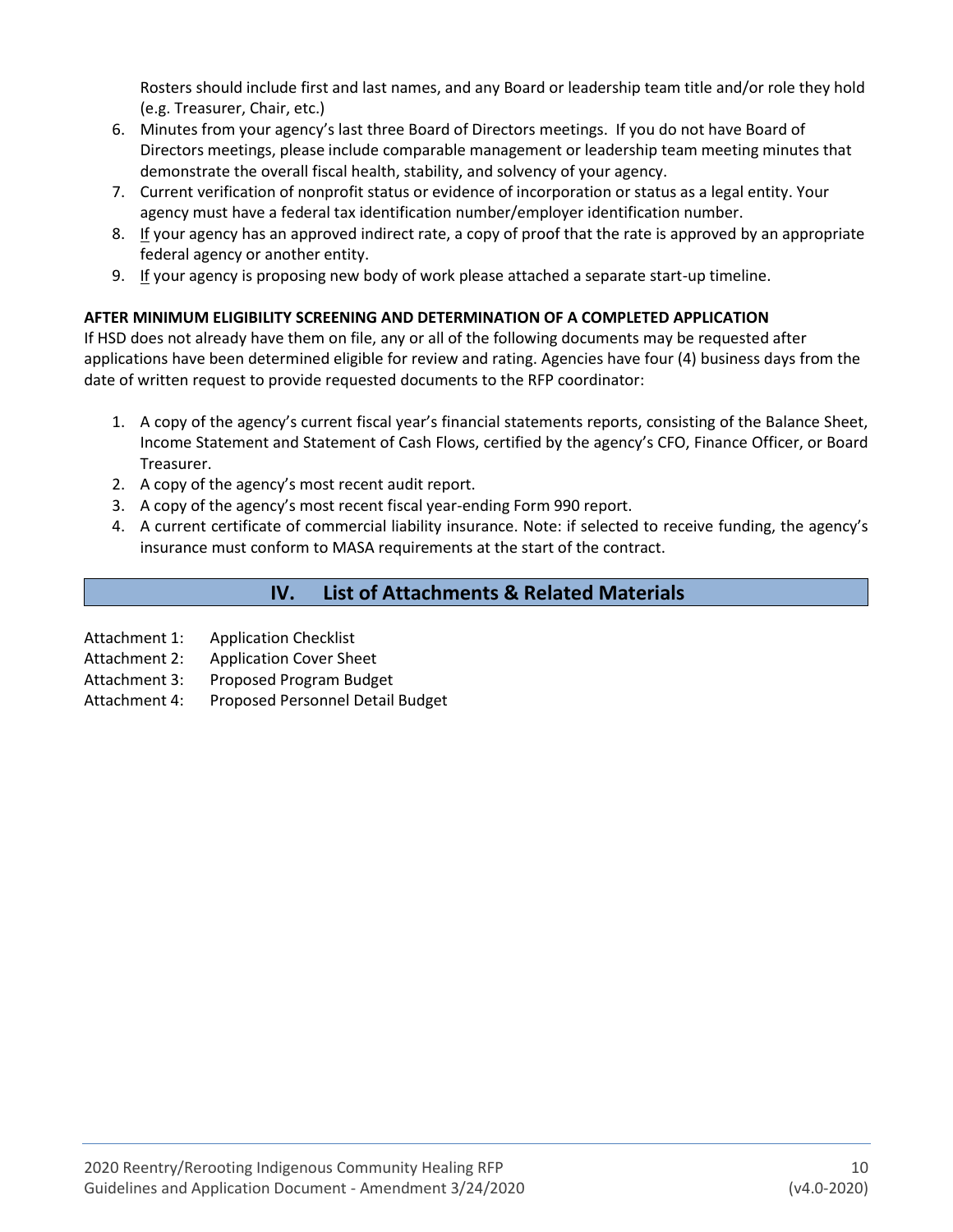### **2020 Reentry/Rerooting Indigenous Community Healing Request for Proposal (RFP)**

This checklist is to help you ensure your application is complete prior to submission. Please do not submit this form with your application.

#### **HAVE YOU….**

**Read and understood the following additional documents found on the** [Funding Opportunities Webpage](http://www.seattle.gov/humanservices/funding-and-reports/funding-opportunities)**?** Proprietary and Confidential Information HSD Agency Minimum Eligibility Requirements HSD Client Data and Program Reporting Requirements | HSD Contracting Requirements HSD Fiscal Sponsor Requirements HSD Funding Opportunity Selection Process HSD Appeal Process HSD Commitment to Funding Culturally Responsive Services HSD Guiding Principles HSD Master Agency Services Agreement Sample **Completed and signed the 2-page Application Cover Sheet (Attachment 2)?\*** • If your application names specific partner agencies, representatives from these agencies must also sign the application cover sheet. • If your application names a fiscal sponsor, authorized representatives from this agency must have read and understood the HSD Fiscal Sponsor Requirements document and must sign the application cover sheet. **Completed each section of the Narrative response?** • Must not exceed 4 pages 6 pages (8  $\frac{1}{2}$  x 11), single spaced, double-sided, size 11 font, with 1-inch margins. • Page count does not include the required forms (Attachments 2, 3 and 4) and supporting documents requested in this funding opportunity. • A completed narrative response addresses all of the following: Organization/Coalition Overview (35 Points) Race and Social Justice (30 Points) Proposal Description (25 Points) Budget (10 Points) **Completed the full Proposed Program Budget (Attachment 3)?\* Completed the full Proposed Personnel Detail Budget (Attachment 4)?\* Attached the following supporting documents?\*** Roster of your current Board of Directors or comparable roster as outlined in Section IV of the application.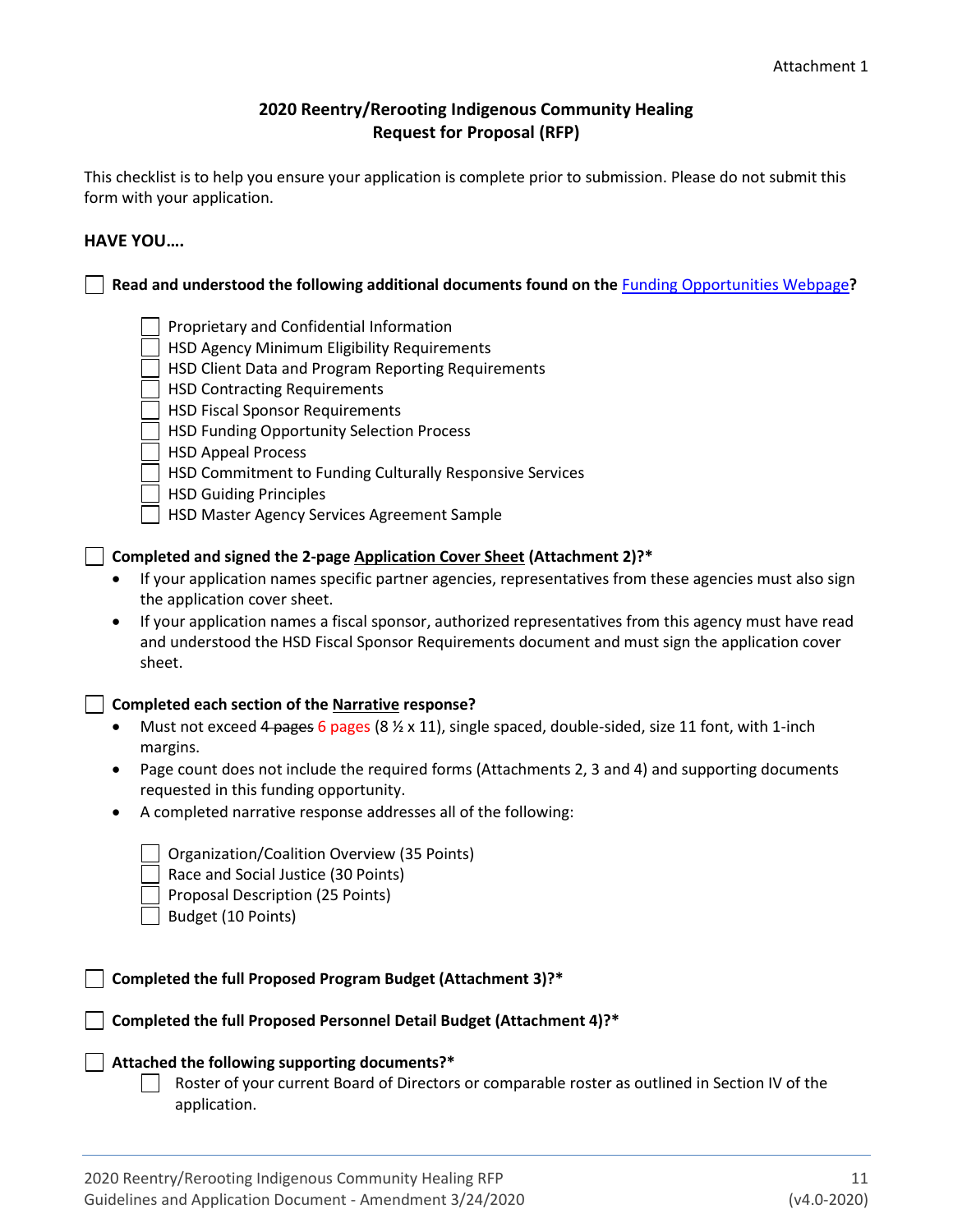Minutes from your agency's last three Board of Directors meetings or comparable minutes as outlined in Section IV of the application.

Current verification of nonprofit status or evidence of incorporation or status as a legal entity

If your agency has an approved indirect rate, have you attached a copy of proof that the rate is approved by an appropriate federal agency or another entity?

#### **If you are proposing to provide any new services for your agency, have you attached a start-up timeline for each service, beginning Wednesday, July 1, 2020.**

**\****These documents do not count against the 4 6-page limit for the RFP narrative section.*

All applications are due to the City of Seattle Human Services Department by **4:00 p.m. on Tuesday, March 31, 2020 Tuesday, April 14, 2020**. Application packets received after this deadline will not be considered. See Section I for submission instructions.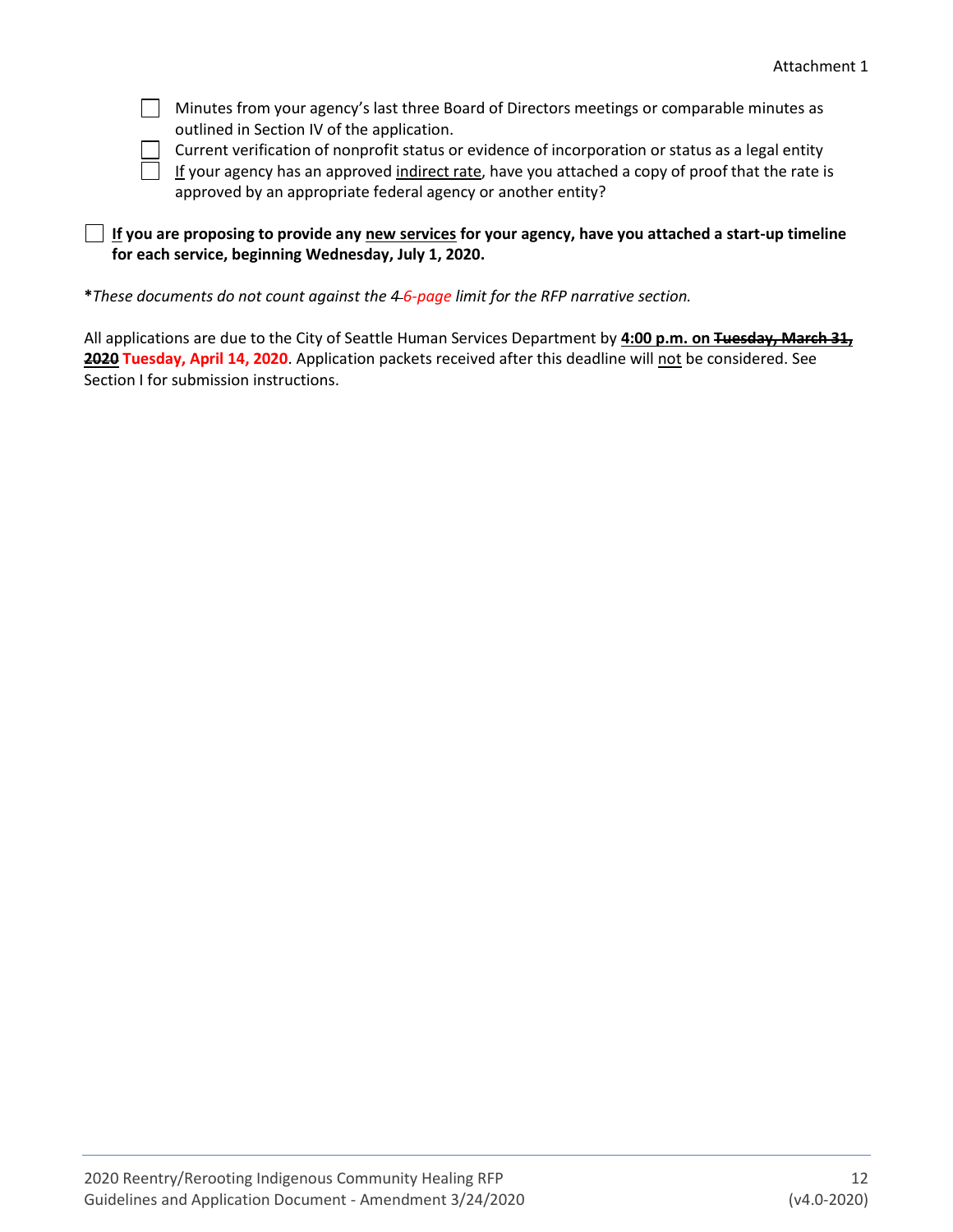

# **City of Seattle Human Services Department**

# **2020 Reentry/Rerooting Indigenous Community Healing RFP Application Cover Sheet**

| 1. | <b>Applicant Agency:</b>                                                                       |                                          |
|----|------------------------------------------------------------------------------------------------|------------------------------------------|
| 2. | <b>Agency Executive Director:</b>                                                              |                                          |
|    | 3. Agency Primary Contact                                                                      |                                          |
|    | Name:                                                                                          | Title:                                   |
|    | Address:                                                                                       |                                          |
|    | Email:                                                                                         |                                          |
|    | Phone #:                                                                                       |                                          |
|    | 4. Organization Type                                                                           |                                          |
|    | Non-Profit<br>For Profit                                                                       | <b>Public Agency</b><br>Other (Specify): |
| 5. | Federal Tax ID or EIN:                                                                         | <b>DUNS</b><br>6.<br>Number:             |
| 7. | WA Business License Number:                                                                    |                                          |
| 8. | Proposed Program Name:                                                                         |                                          |
| 9. | Priority Population(s) program will<br>serve:                                                  |                                          |
|    | 10. Focus Population(s) program will<br>serve:                                                 |                                          |
|    | 11. Funding Amount Requested:                                                                  |                                          |
|    | 12. # of clients to be served:                                                                 |                                          |
|    | 13. In which City Council District is your<br>program located?<br>Council district search page |                                          |
|    | 14. Partner Agency (if applicable):                                                            |                                          |
|    | <b>Contact Name:</b>                                                                           | Title:                                   |
|    | Address:                                                                                       |                                          |
|    | Email:                                                                                         | <b>Phone Number:</b>                     |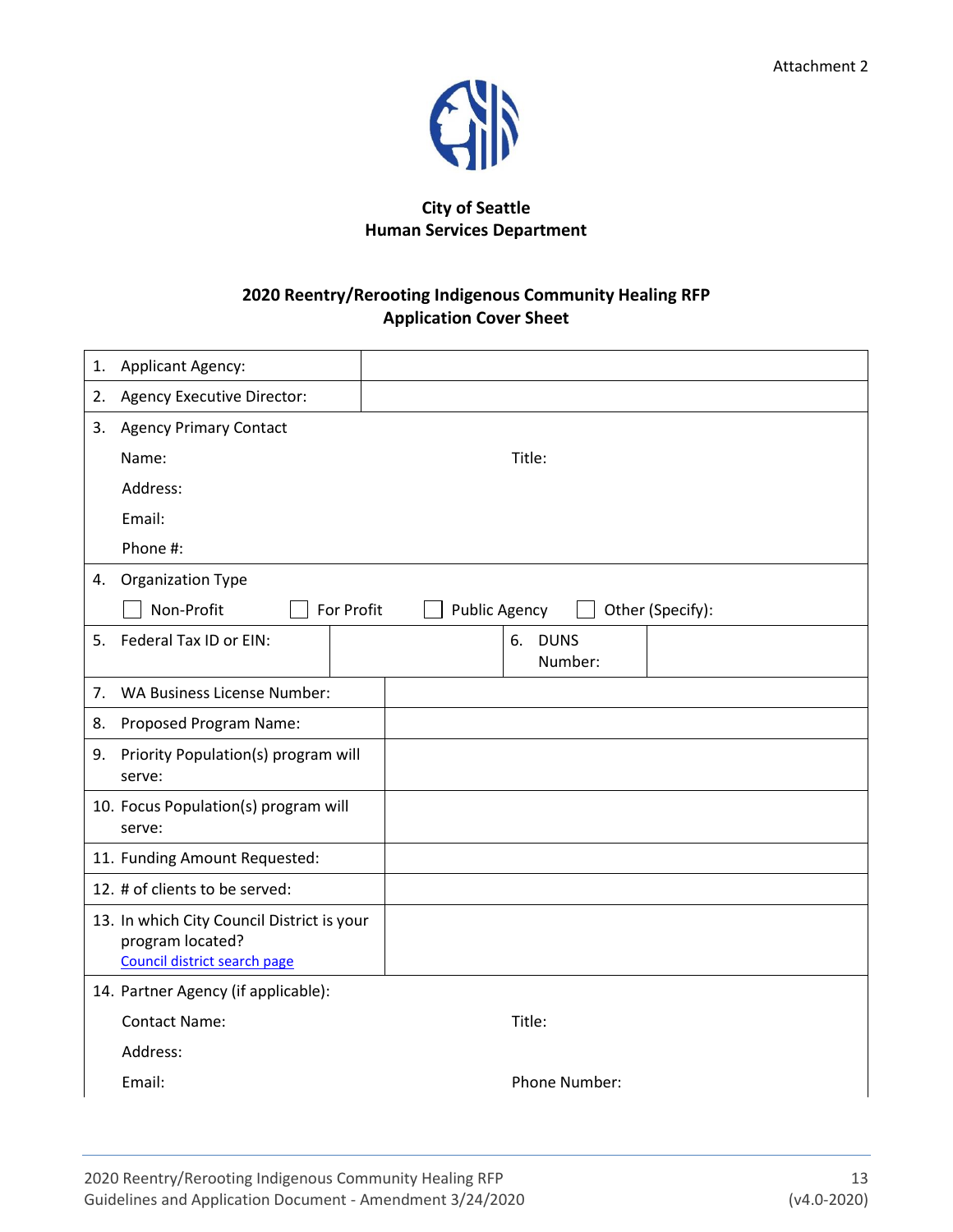# Attachment 2

|                                     | Description of partner agency proposed activities:                                                                                                                                                                                                                        |               |                                                                                                                |
|-------------------------------------|---------------------------------------------------------------------------------------------------------------------------------------------------------------------------------------------------------------------------------------------------------------------------|---------------|----------------------------------------------------------------------------------------------------------------|
|                                     | Signature of partner agency representative:<br><u>Canadian Communications</u>                                                                                                                                                                                             |               | Date: ________                                                                                                 |
|                                     | 15. Partner Agency (if applicable):                                                                                                                                                                                                                                       |               |                                                                                                                |
| <b>Contact Name:</b>                |                                                                                                                                                                                                                                                                           | Title:        |                                                                                                                |
| Address:                            |                                                                                                                                                                                                                                                                           |               |                                                                                                                |
| Email:                              |                                                                                                                                                                                                                                                                           | Phone Number: |                                                                                                                |
|                                     | Description of partner agency proposed activities:                                                                                                                                                                                                                        |               |                                                                                                                |
|                                     |                                                                                                                                                                                                                                                                           |               |                                                                                                                |
|                                     |                                                                                                                                                                                                                                                                           |               |                                                                                                                |
|                                     | Add additional sections if more than two partner agencies are applying.                                                                                                                                                                                                   |               |                                                                                                                |
| 16. Fiscal Sponsor (if applicable): |                                                                                                                                                                                                                                                                           |               |                                                                                                                |
| <b>Contact Name:</b>                |                                                                                                                                                                                                                                                                           | Title:        |                                                                                                                |
| Address:                            |                                                                                                                                                                                                                                                                           |               |                                                                                                                |
| Email:                              |                                                                                                                                                                                                                                                                           | Phone Number: |                                                                                                                |
|                                     | I have read and understood the Fiscal Sponsor Requirements document and will comply with all<br>obligations if the applicant is awarded funding.                                                                                                                          |               |                                                                                                                |
|                                     |                                                                                                                                                                                                                                                                           |               | Date: and the state of the state of the state of the state of the state of the state of the state of the state |
|                                     | Authorized physical signature of applicant/lead organization                                                                                                                                                                                                              |               |                                                                                                                |
|                                     | To the best of my knowledge and belief, all information in this application is true and correct. The document<br>has been duly authorized by the governing body of the applicant who will comply with all contractual<br>obligations if the applicant is awarded funding. |               |                                                                                                                |
|                                     | Name and Title of Authorized Representative:                                                                                                                                                                                                                              |               |                                                                                                                |
|                                     | Signature of Authorized Representative:                                                                                                                                                                                                                                   |               | Date:                                                                                                          |
|                                     |                                                                                                                                                                                                                                                                           |               |                                                                                                                |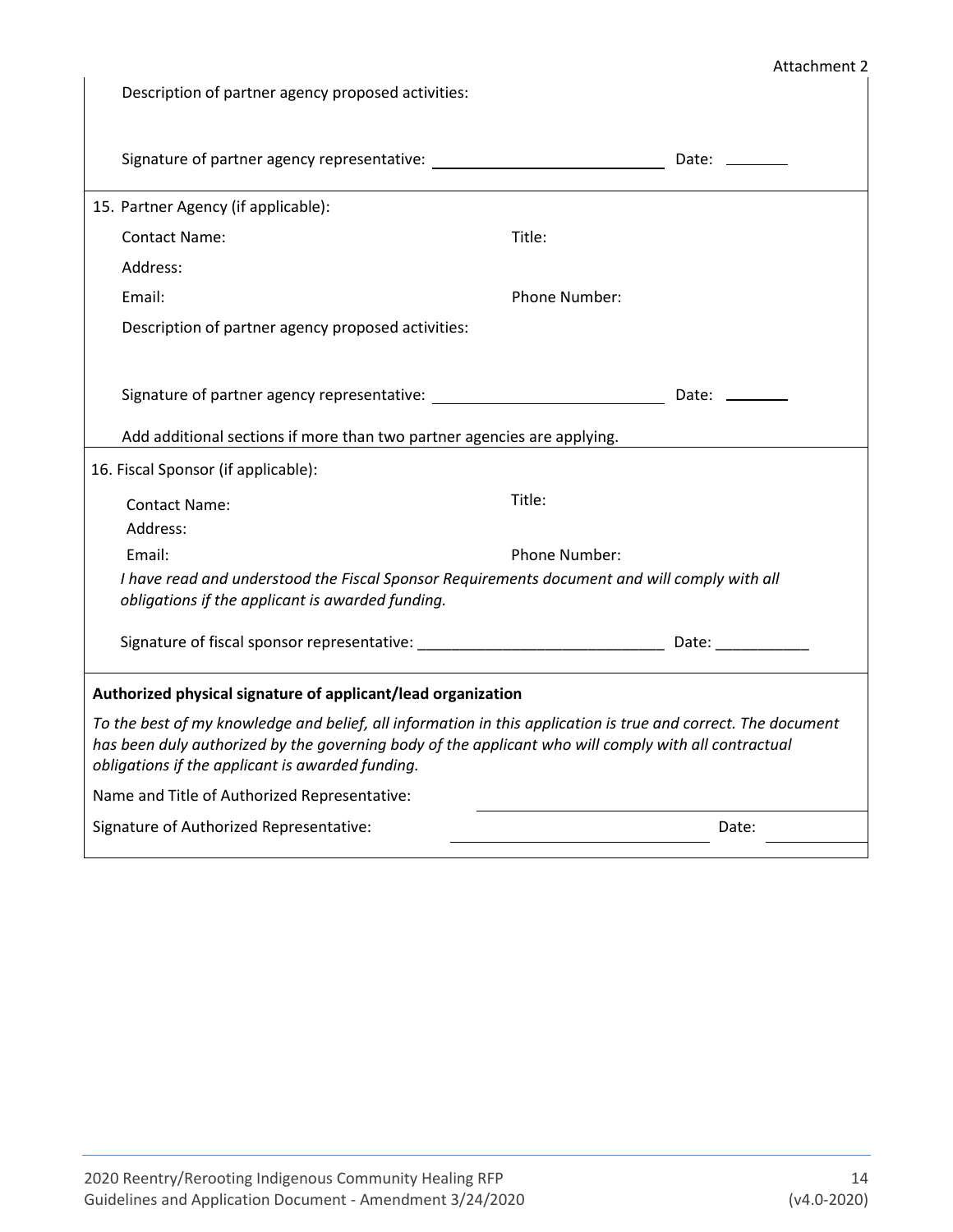#### **2020 Reentry/Rerooting Indigenous Community Healing Proposed 6-Month Program Budget**

Out of the \$250,000 available for this funding, approximately **\$50,000** is allocated for the first 6 months from July 1, 2020 - December 31, 2020. Provide a proposed 6-month program budget using a \$50,000 allocated amount.

*Excel versions of the budget templates can be found on the application page of the [HSD Funding Opportunity](http://www.seattle.gov/humanservices/funding-and-reports/funding-opportunities)  [Webpage](http://www.seattle.gov/humanservices/funding-and-reports/funding-opportunities)*

| <b>Applicant Organization</b><br>Name: |  |
|----------------------------------------|--|
| <b>Proposal Name:</b>                  |  |

|                                                                                                | <b>Amount by Fund Source</b>                              |                    |                    |                    |                      |
|------------------------------------------------------------------------------------------------|-----------------------------------------------------------|--------------------|--------------------|--------------------|----------------------|
| Item                                                                                           | <b>One Year</b><br><b>Requested</b><br><b>HSD Funding</b> | Other <sup>1</sup> | Other <sup>1</sup> | Other <sup>1</sup> | <b>Total Project</b> |
| 1000 - PERSONNEL SERVICES                                                                      |                                                           |                    |                    |                    |                      |
| 1110 Salaries (Full- & Part-Time)                                                              |                                                           |                    |                    |                    | \$                   |
| 1300 Fringe Benefits                                                                           |                                                           |                    |                    |                    | \$                   |
| 1400 Other Employee Benefits <sup>2</sup>                                                      |                                                           |                    |                    |                    | \$                   |
| <b>SUBTOTAL - PERSONNEL SERVICES</b>                                                           | \$                                                        | \$                 | \$                 | \$                 | \$                   |
| 2000 - 4000 - SUPPLIES, OTHER<br><b>SERVICES &amp; CHARGES</b><br>2100 Office Supplies         |                                                           |                    |                    |                    | \$                   |
| 2200 Operating Supplies <sup>3</sup>                                                           |                                                           |                    |                    |                    | \$                   |
| 2300 Repairs & Maintenance Supplies                                                            |                                                           |                    |                    |                    | \$                   |
| 3100 Expert & Consultant Services                                                              |                                                           |                    |                    |                    | \$                   |
| 3140 Contractual Employment                                                                    |                                                           |                    |                    |                    | \$                   |
| 3150 Data Processing                                                                           |                                                           |                    |                    |                    | \$                   |
| 3190 Other Professional Services<br>including collective member<br>subcontract(s) <sup>4</sup> |                                                           |                    |                    |                    | \$                   |
| 3210 Telephone                                                                                 |                                                           |                    |                    |                    | \$                   |
| 3220 Postage                                                                                   |                                                           |                    |                    |                    | \$                   |
| 3300 Automobile Expense                                                                        |                                                           |                    |                    |                    | \$                   |
| 3310 Convention & Travel                                                                       |                                                           |                    |                    |                    | \$                   |
| 3400 Advertising                                                                               |                                                           |                    |                    |                    | \$                   |
| 3500 Printing & Duplicating                                                                    |                                                           |                    |                    |                    | \$                   |
| 3600 Insurance                                                                                 |                                                           |                    |                    |                    | \$                   |
| 3700 Public Utility Services                                                                   |                                                           |                    |                    |                    | \$                   |
| 3800 Repairs & Maintenance                                                                     |                                                           |                    |                    |                    | \$                   |
| 3900 Rentals - Buildings                                                                       |                                                           |                    |                    |                    | \$                   |
| Rentals - Equipment                                                                            |                                                           |                    |                    |                    | \$                   |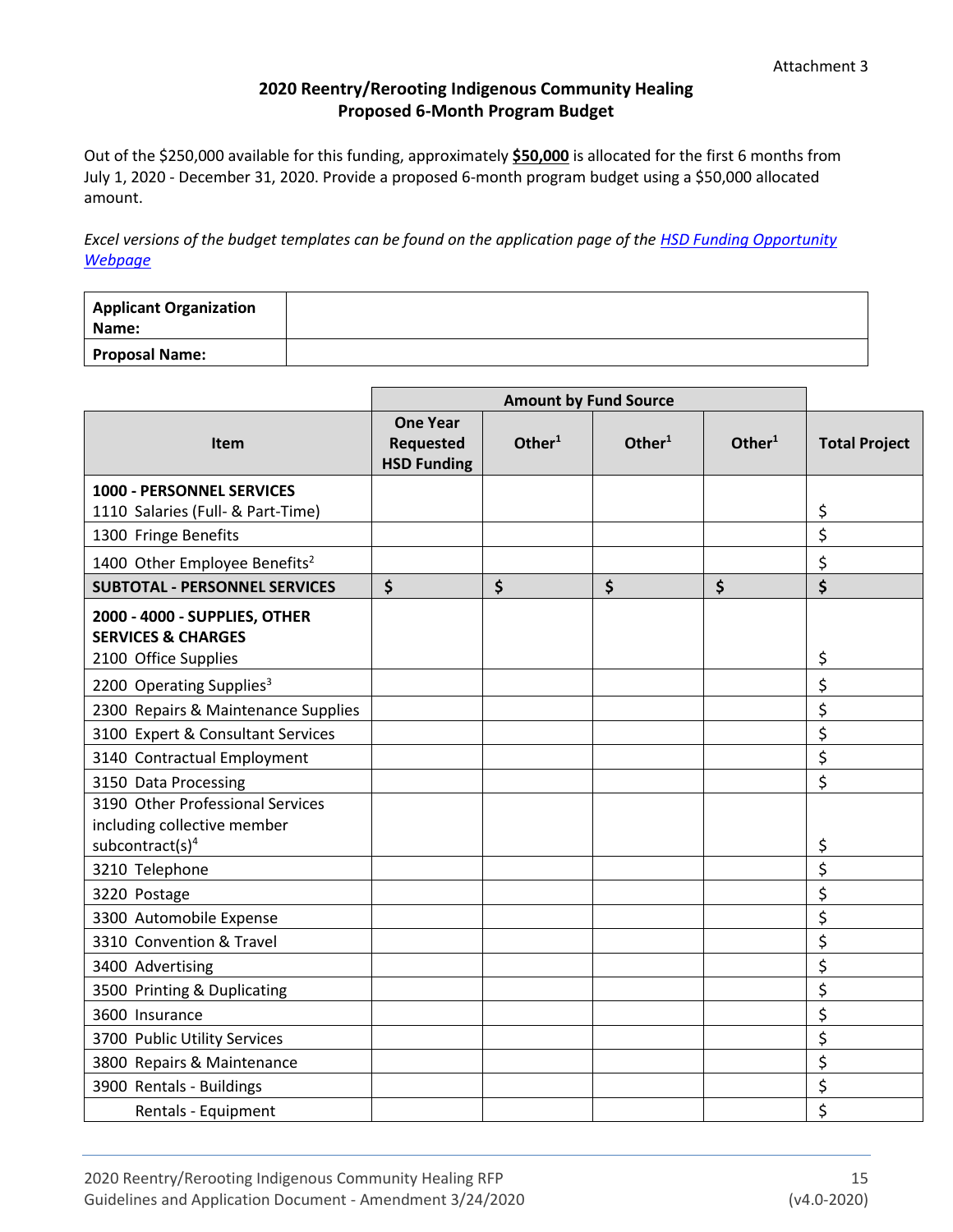|                                                                    |  |  | Attachment 3 |
|--------------------------------------------------------------------|--|--|--------------|
| 4210 Education Expense                                             |  |  |              |
| 4290 Other Miscellaneous Expenses <sup>5</sup>                     |  |  |              |
| 4999 Administrative Costs/Indirect<br>Costs <sup>6</sup>           |  |  |              |
| <b>SUBTOTAL - SUPPLIES, OTHER</b><br><b>SERVICES &amp; CHARGES</b> |  |  |              |
| <b>TOTAL EXPENDITURES</b>                                          |  |  |              |

| <sup>1</sup> Identify specific funding sources included under<br>the"Other" column(s) above: |  |
|----------------------------------------------------------------------------------------------|--|
|                                                                                              |  |
|                                                                                              |  |
|                                                                                              |  |
|                                                                                              |  |
| Total                                                                                        |  |

<sup>3</sup> Operating Supplies - Itemize below (Do Not Include Office Supplies):

| Total | - S |
|-------|-----|

| <sup>5</sup> Other Miscellaneous Expenses - Itemize below: |  | below: | <sup>6</sup> Administrative Costs/Indirect Costs - Itemize |
|------------------------------------------------------------|--|--------|------------------------------------------------------------|
|                                                            |  |        |                                                            |
|                                                            |  |        |                                                            |
|                                                            |  |        |                                                            |
|                                                            |  |        |                                                            |
| Total                                                      |  | Tota   |                                                            |

| ded under |  | <sup>2</sup> Other Employee Benefits - Itemize below: |  |  |  |  |
|-----------|--|-------------------------------------------------------|--|--|--|--|
|           |  |                                                       |  |  |  |  |
|           |  |                                                       |  |  |  |  |
|           |  |                                                       |  |  |  |  |
|           |  |                                                       |  |  |  |  |
| Total     |  | <b>Total</b>                                          |  |  |  |  |

| o Not Include |  | <sup>4</sup> Other Professional Services including collective<br>member subcontracts - Itemize below: |
|---------------|--|-------------------------------------------------------------------------------------------------------|
|               |  |                                                                                                       |
|               |  |                                                                                                       |
|               |  |                                                                                                       |
|               |  |                                                                                                       |
|               |  | Tota                                                                                                  |

| ze below: |  | <sup>6</sup> Administrative Costs/Indirect Costs - Itemize<br>below: |  |  |  |  |
|-----------|--|----------------------------------------------------------------------|--|--|--|--|
|           |  |                                                                      |  |  |  |  |
|           |  |                                                                      |  |  |  |  |
|           |  |                                                                      |  |  |  |  |
|           |  |                                                                      |  |  |  |  |
| Total     |  | Total                                                                |  |  |  |  |

<sup>6</sup> Administrative Costs/Indirect Costs: Human Services Department policy places a fifteen percent (15%) cap on reimbursement for agency indirect costs, based on the total contract budget. Restrictions related to federal approved rates and grant sources still apply.

| Does the agency have a federally approved<br>rate? | Yes | No |
|----------------------------------------------------|-----|----|
| If yes, provide the rate.                          |     |    |